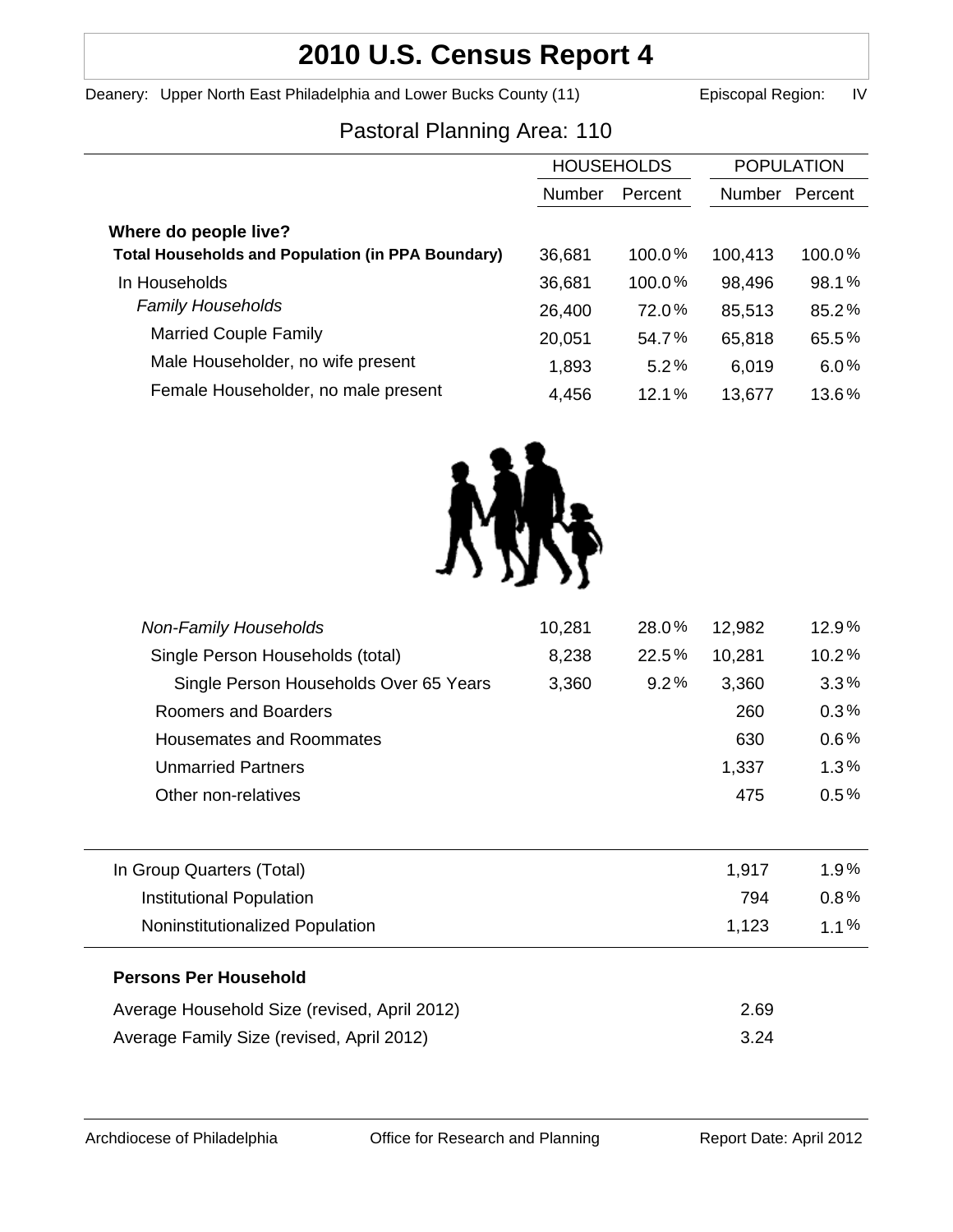## **2010 U.S. Census Report 4**

Deanery: Upper North East Philadelphia and Lower Bucks County (11) Episcopal Region: IV

## Pastoral Planning Area: 110

|                                                   | <b>POPULATION</b> |         |
|---------------------------------------------------|-------------------|---------|
| <b>CHILDREN - UNDER AGE 18</b>                    | Number            | Percent |
| Total Children - Under Age 18 (in PPA Boundary)   | 22,034            | 100.0%  |
| In Households                                     | 21,779            | 98.8%   |
| Householder or spouse is under 18                 | 4                 | 0.0%    |
| With Related:                                     |                   |         |
| Married-Couple Family                             | 14,409            | 66.2%   |
| Male Householder, No Wife Present                 | 1,278             | 5.8%    |
| Female Householder, No Husband Present            | 3,209             | 14.6%   |
| <b>Other Related Householder</b>                  | 417               | 9.5%    |
| <b>With Non-Relatives</b>                         | 365               | 1.7%    |
| Grandparent Householder                           | 2,099             | $9.5\%$ |
| In Group Quarters                                 | 255               | 1.2%    |
| Institutionalized population                      | 207               | 0.9%    |
| Noninstitutionalized population                   | 48                | 0.2%    |
| <b>ADULTS - AGE 65 AND OLDER</b>                  |                   |         |
| Total Adults - Age 65 and Older (in PPA Boundary) | 13,725            | 100.0%  |
| In Households                                     | 13,296            | 96.9%   |
| Family Households:                                | 9,511             | 69.3%   |
| Is Householder or Spouse                          | 8,015             | 58.4%   |
| With Other Relative Householder                   | 240               | 1.8%    |
| With Non-Related Householder                      | 59                | 0.4%    |
| is Parent                                         | 801               | 5.8%    |
| is Parent-in-Law                                  | 395               | 2.9%    |
| In Non-family Households:                         | 3,786             | 27.6%   |
| Male Living Alone                                 | 850               | 6.2%    |
| Male not Living Alone                             | 96                | $0.7\%$ |
| Female Living Alone                               | 2,510             | 18.3%   |
| Female not Living Alone                           | 138               | 1.0%    |
| Other                                             | 192               | 1.4%    |
| In Group Quarters                                 | 429               | 3.1%    |
| Institutionalized population                      | 377               | 2.7%    |
| Noninstitutionalized population                   | 51                | 0.4%    |
| Housing Units in the Pastoral Planning Area       |                   |         |
| <b>Total Housing Units</b>                        | 38,027            | 100.0%  |
| Occupied                                          | 36,681            | 96.5%   |
| Owner-Occupied                                    | 28,108            | 73.9%   |
| Renter-Occupied                                   | 8,573             | 22.5%   |
| Vacant                                            | 1,346             | 3.5%    |

Archdiocese of Philadelphia **Office for Research and Planning** Report Date: March 2012